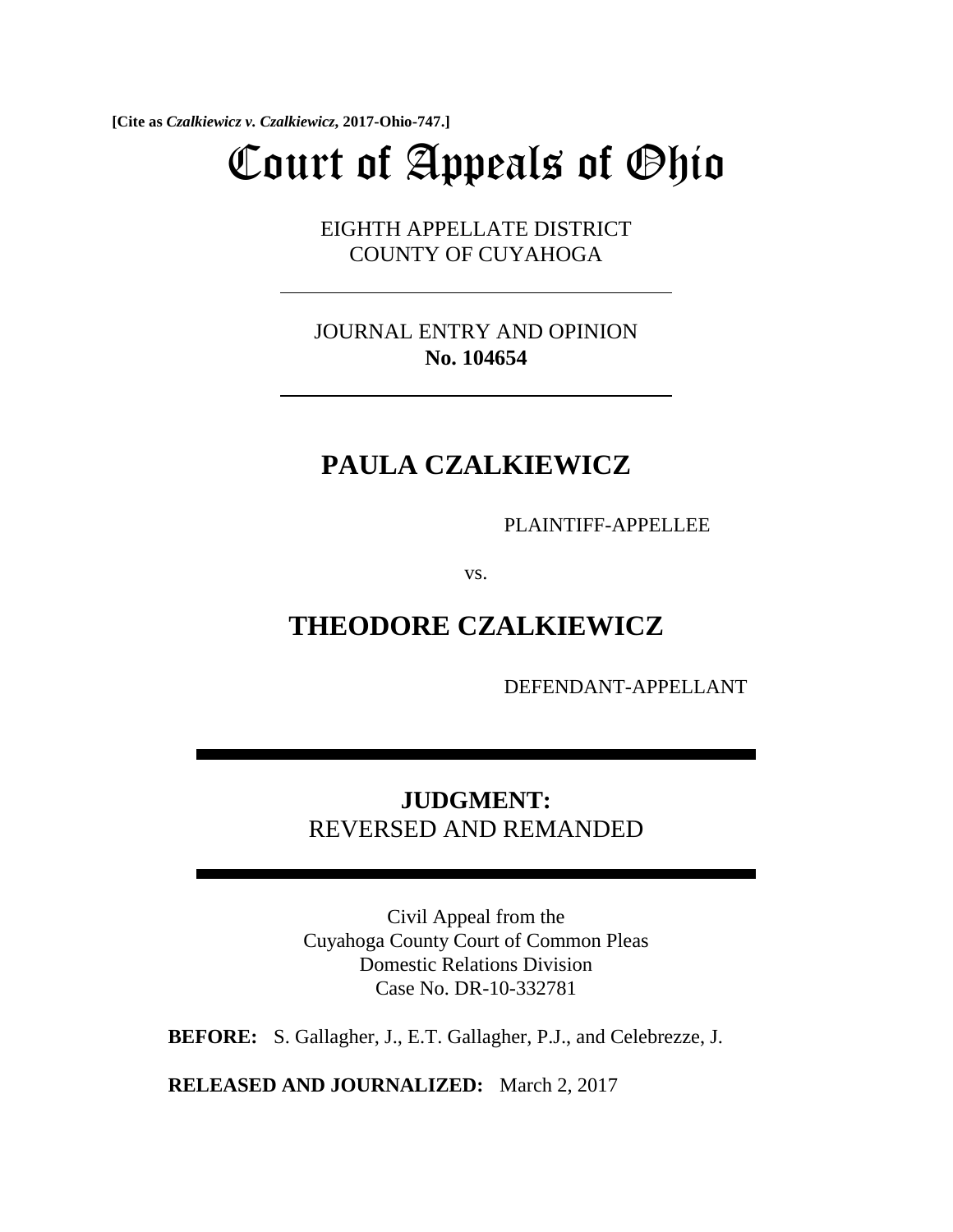### **ATTORNEY FOR APPELLANT**

John V. Heutsche John V. Heutsche Co., L.P.A. Hoyt Block Building, Suite 220 700 West St. Clair Avenue Cleveland, Ohio 44113-1273

#### **ATTORNEY FOR APPELLEE**

Kevin L. Starrett Law Offices of Kevin L. Starrett 160 E. Washington Street P.O. Box 576 Chagrin Falls, Ohio 44022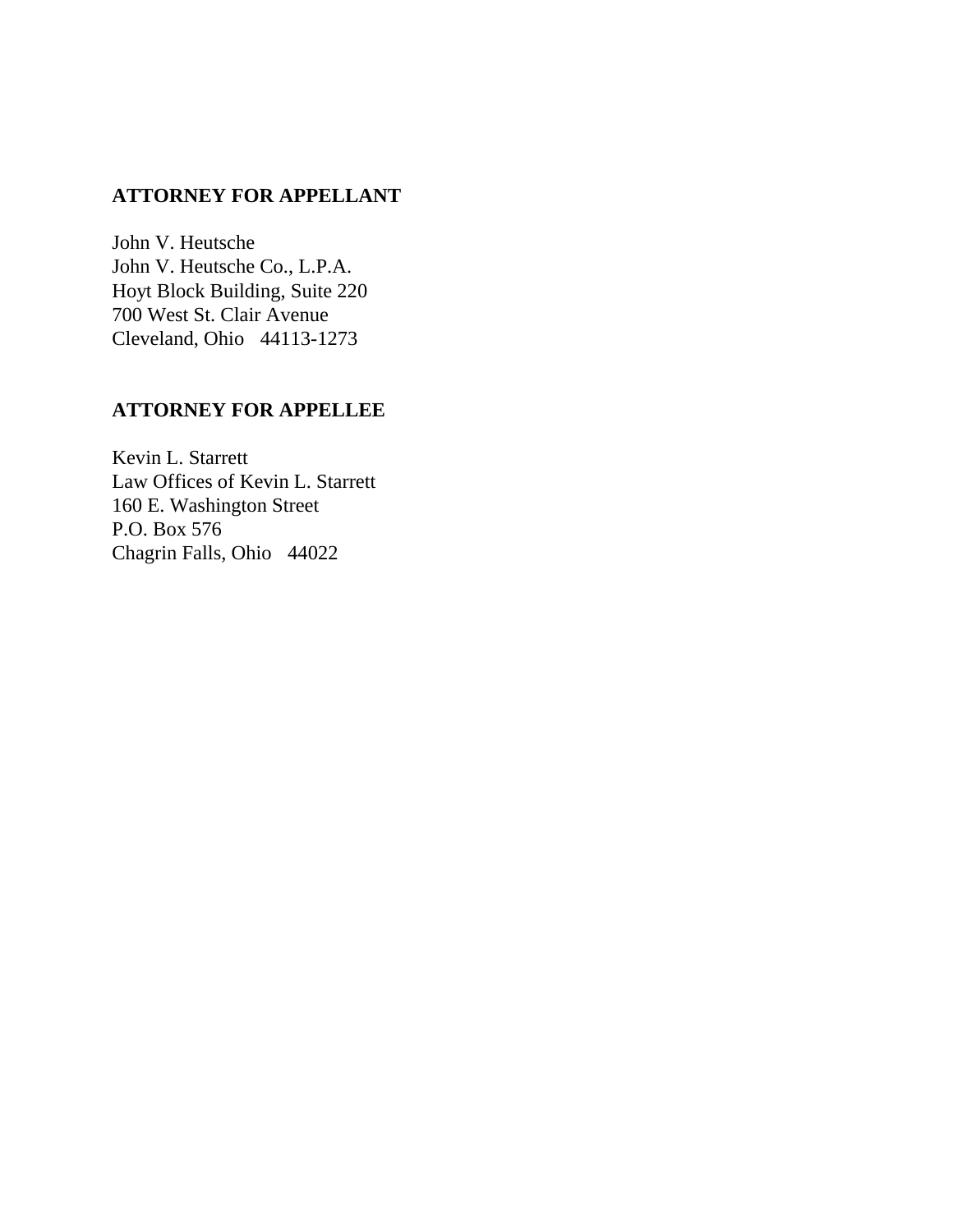#### SEAN C. GALLAGHER, J.:

**{¶1}** Defendant-appellant, Theodore Czalkiewicz ("Ted"), appeals the judgment of the trial court that found he was in contempt for failing to comply with his spousal support obligation owed to plaintiff-appellee Paula Czalkiewicz ("Paula") and granted Paula's motions related thereto. Upon review, we reverse the judgment of the trial court and remand the matter with instructions for the court to vacate the finding of contempt and terminate the spousal support obligation effective June 1, 2014.

**{¶2}** The parties to this action were divorced in June 2011. The judgment entry of divorce incorporated the parties' separation agreement. Pursuant to the terms of the divorce decree, Paula was ordered to pay child support to Ted, and Ted was ordered to pay spousal support to Paula. Because of the competing obligations, the court instructed in the divorce decree that "CSEA [Cuyahoga Support Enforcement Agency] shall only collect and pay to [Paula] the difference between [Ted's] spousal support obligation and [Paula's] child support obligation until [Paula's] obligation to pay child support shall cease \* \* \*." The divorce decree provided for the termination of child support, which in this case occurred when the child graduated from high school and reached the age of 18.

**{¶3}** The divorce decree further instructed that Ted's payments for spousal support were to commence July 1, 2011, with the added language "through CSEA as long as there is a child support obligation." As to the termination of spousal support, the divorce decree provided that "all payments shall terminate upon the death of either party or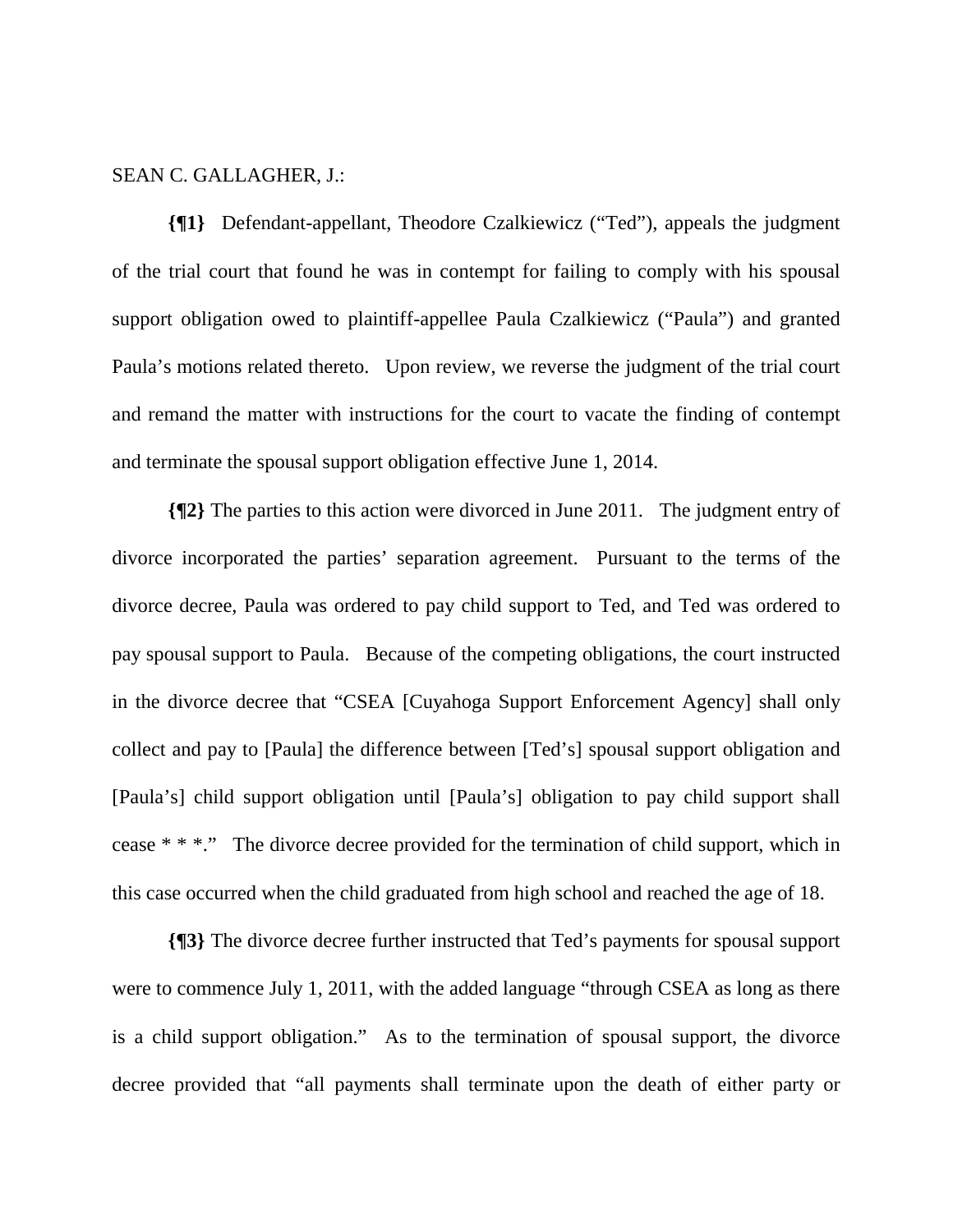[Paula's] remarriage or cohabitation as defined by *Dickerson* [*v. Dickerson*, 87 Ohio App.3d 848, 623 N.E.2d 237 (6th Dist.1993)]." The court retained jurisdiction to modify the spousal support order. This was consistent with the terms of the parties' separation agreement.

**{¶4}** On August 14, 2014, the trial court issued an order that accepted the findings and recommendations of the Cuyahoga Job and Family Services, Office of Child Support Services ("CJFS-OCSS") regarding the administrative termination of support, dated July 2, 2014, "as the revised Court child support order." The CJFS-OCSS findings and recommendations dated July 2, 2014, identified Ted as the obligor and Paula as the obligee. The CJFS-OCSS findings and recommendations were reissued on July 14, 2014, and reversed the designation of the parties as obligor and obligee. The findings and recommendations were otherwise identical to those issued on July 2, 2014, and pertained to the termination of child support. On September 12, 2014, the trial court issued an order accepting the findings and recommendations dated July 14, 2014, "as the revised Court child support order."

**{¶5}** Paula stopped receiving spousal support payments in June 2014. On August 25, 2014, Paula filed a motion to show cause, motion to secure payment of future spousal support, and motion for attorney fees. Ted filed a motion to dismiss Paula's motions. He argued that the trial court's order of August 14, 2014, effectively terminated his spousal support obligation because the CJFS-OCSS findings and recommendations accepted by the court had designated him as the obligor. He claimed that the trial court's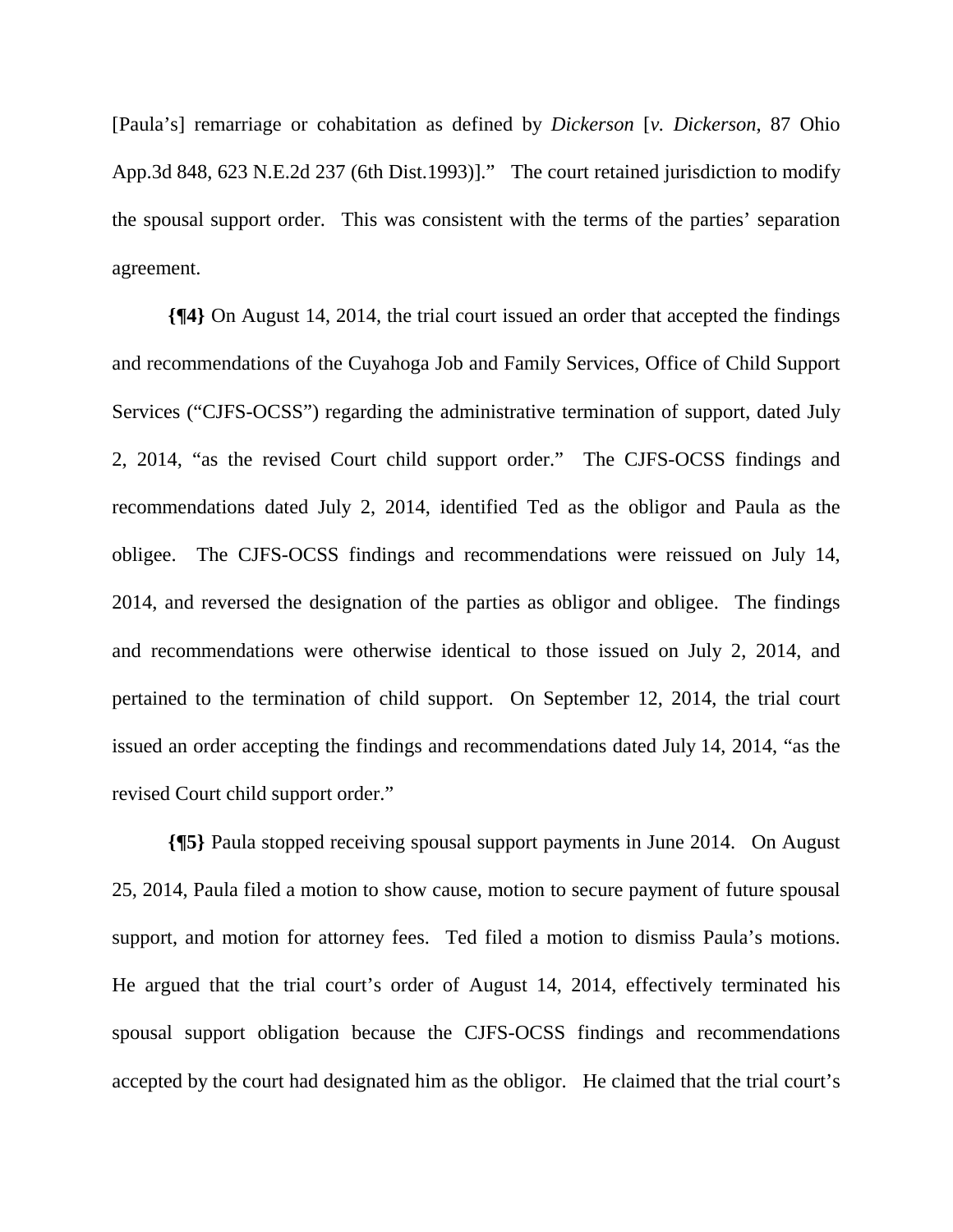subsequent order of September 12, 2014, then operated to terminate Paula's obligation to pay child support. A hearing was held before a court magistrate who issued a decision to deny the motion. Subsequently, the magistrate issued an amended decision that was adopted by the trial court.

**{¶6}** Thereafter, a hearing was held before the magistrate on Paula's motions. Ted asserted that the trial court's order of August 14, 2014, terminated his spousal support obligation. He further asserted that the support obligation was terminated because of cohabitation by Paula. The magistrate's decision rejected these arguments and granted Paula's motions. The trial court overruled the objections and adopted the magistrate's decision in its entirety.

**{¶7}** Ted timely filed this appeal. He raises four assignments of error for our review.

**{¶8}** Under his first three assignments of error, Ted claims that the trial court erred by (1) approving the magistrate's decision that denied his motion to dismiss, (2) proceeding upon Paula's motion to show cause, and (3) granting implied relief from judgment. All three claims are premised upon the proposition that the CJFS-OCSS's findings and recommendations, which were accepted by the trial court, terminated his spousal support obligation. We find no merit to these assignments of error.

**{¶9}** It is readily apparent that the CJFS-OCSS findings and recommendations pertained only to the child support obligation. Although appellant was initially designated as an "obligor," the CJFS-OCSS reissued its findings and recommendations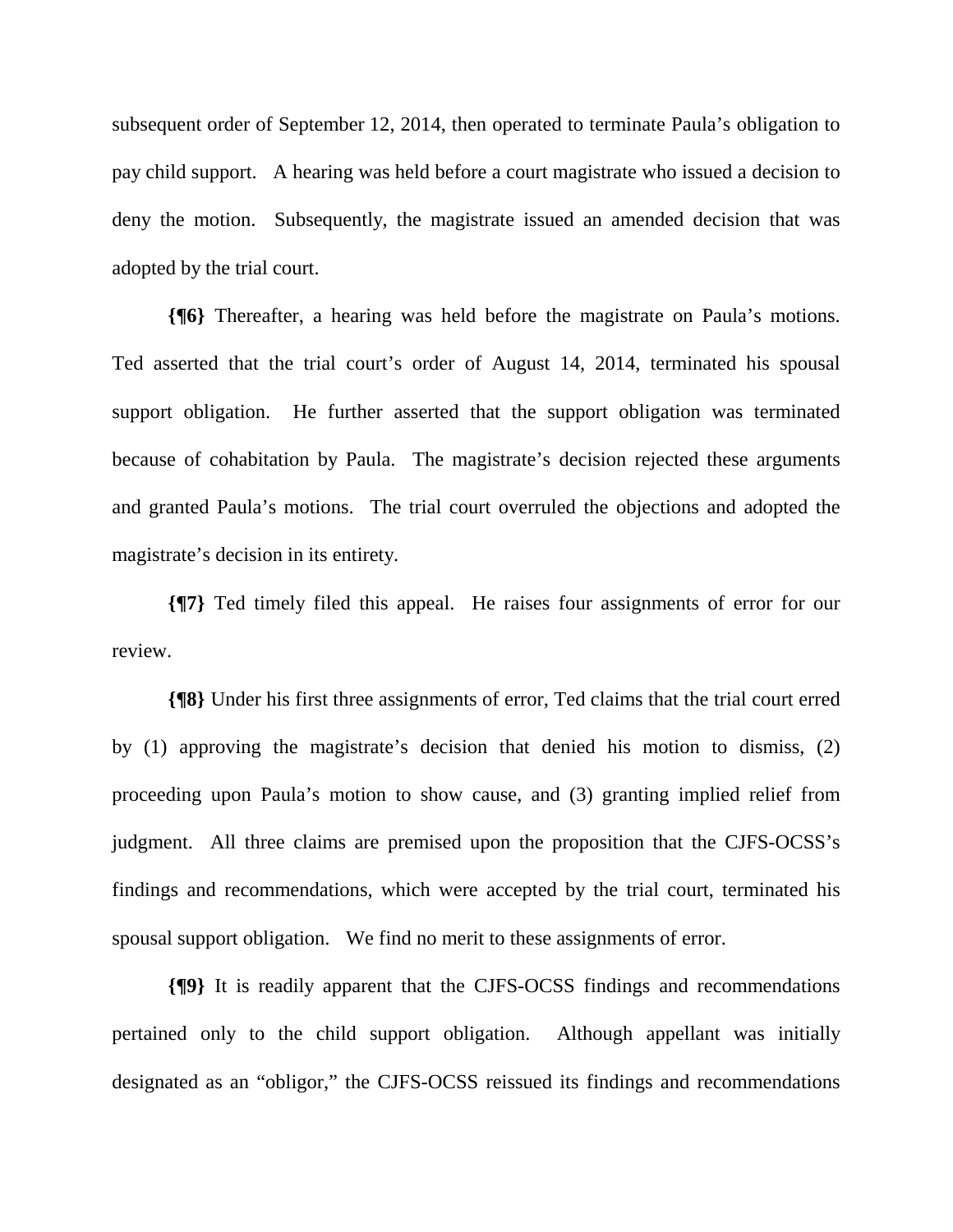and corrected the designation, which was then accepted by the trial court. Further, the findings and recommendations pertained only to the child support obligation. As specified, the CJFS-OCSS submitted its findings and recommendations as a result of the "investigation of the child support order" in the case. The CJFS-OCSS found the support obligation regarding the child should be terminated on the basis that the child, who had reached the age of 18, had graduated from high school.

**{¶10}** The CJFS-OCSS findings and recommendations also indicated that there was no arrearage and "that it is necessary to terminate the withholding or deductions, as there are no other children subject to the Court/Administrative order[.]" This determination was consistent with the terms of the divorce decree that specified spousal support would be paid "through CSEA as long as there is a child support obligation." There was no determination with regard to the spousal support obligation, which was not at issue.

**{¶11}** Further, the trial court's orders only accepted the findings and recommendations "as the revised Court child support order" and did nothing to terminate spousal support. The trial court recognized as much in its judgment entry.

**{¶12}** Finally, we recognize that a trial court retains authority to enforce the provisions of a divorce decree and to clarify ambiguities in a divorce decree. *Brooks v. Brooks*, 6th Dist. Fulton No. F-11-020, 2013-Ohio-405, ¶ 13. In this matter, the language of the divorce decree is not ambiguous with regard to the termination of spousal support. Although Ted argues that the divorce decree required spousal support payments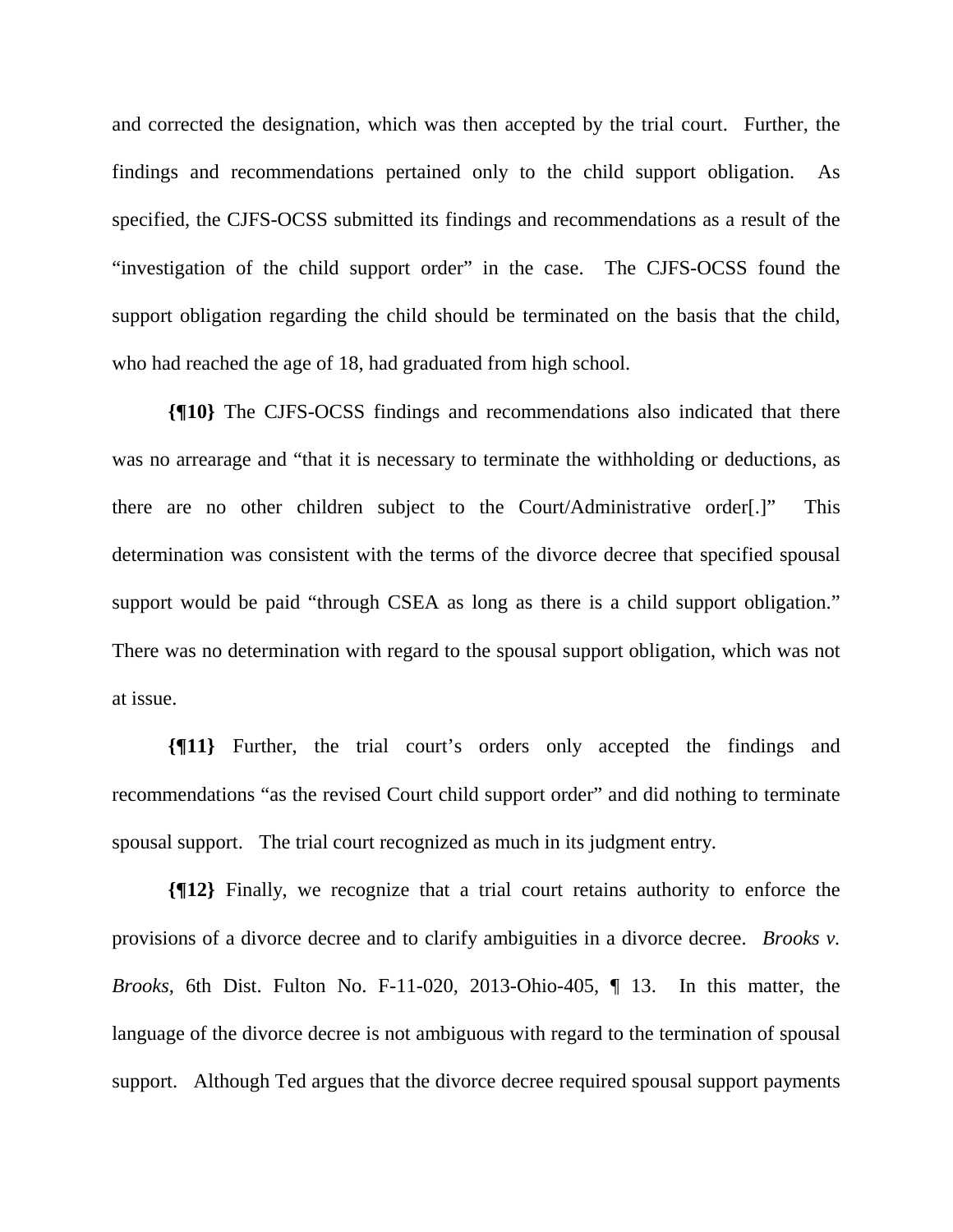only "through CSEA as long as there is a child support obligation," the trial court aptly recognized that the decree provided that spousal support would be paid through the agency as long as there was a child support order in existence. This determination was consistent with other language in the divorce decree that offset the support obligations and instructed CSEA to collect and pay the difference "until [Paula's] obligation to pay child support shall cease."

**{¶13}** Accordingly, Ted's obligation to pay spousal support was not terminated by the August 14, 2014 order, no "mistake of fact" hearing or appeal by Paula was necessary, the trial court could proceed upon the motion to show cause, and the denial of his motion to dismiss did not result in an implied relief from judgment. Appellant's first, second, and third assignments of error are overruled.

**{¶14}** This leads to the fourth assignment of error, under which appellant claims the court erred in failing to terminate spousal support because of "cohabitation." We find merit to this argument.

**{¶15}** The divorce decree provides for the termination of spousal support "upon the death of either party or [Paula's] remarriage or cohabitation as defined by *Dickerson* [*v. Dickerson*, 87 Ohio App.3d 848, 623 N.E.2d 237 (6th Dist.1993)]." Likewise, under the terms of the separation agreement that were incorporated into the divorce decree, the parties agreed to be bound by the term "cohabitation" as defined by *Dickerson*.

**{¶16}** In *Dickerson*, the court recognized that "[w]hether or not a particular arrangement rises to that lifestyle known as 'cohabiting' is a factual question to be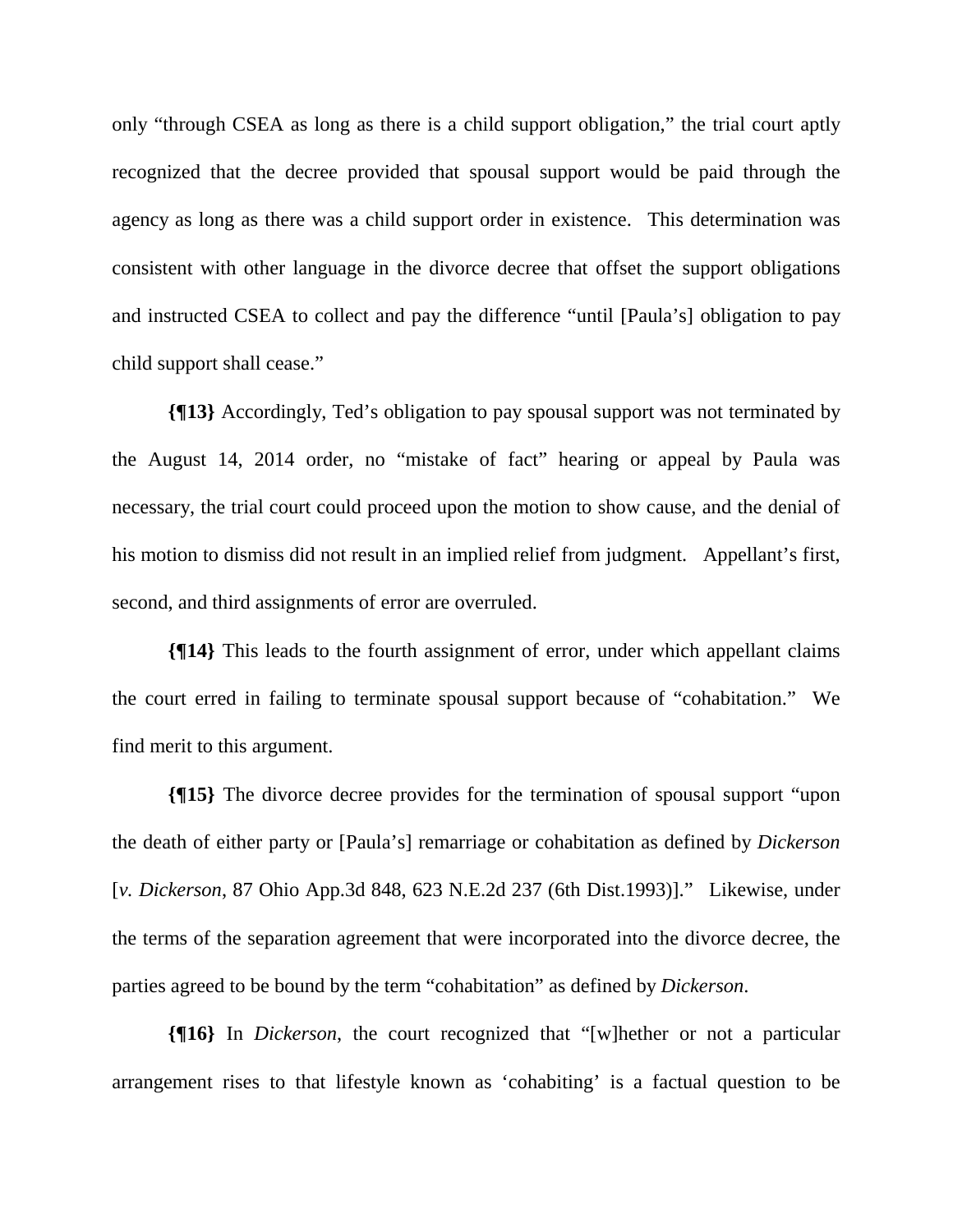initially determined by the trial court." *Id*. at 851. The court identified three "principal" relevant considerations," which had been set forth in an earlier decision, *Birthelmer v. Birthelmer*, 6th Dist. Lucas No. L-83-046, 1983 Ohio App. LEXIS 11576 (July 15, 1983), for determining whether cohabitation exists, as follows:

(1) an actual living together; (2) of a sustained duration; and (3) with shared expenses with respect to financing and day-to-day incidental expenses.

*Dickerson* at 850, fn. 2. In referencing *Birthelmer*, the *Dickerson* court indicated that "[w]e did not declare that there were no other considerations, nor did we indicate the relative weight to be placed upon the three enunciated circumstances." *Dickerson* at 850.

**{¶17}** At the March 30, 2015 hearing, Paula testified that she had been in a relationship with her boyfriend for four or five years; that she stays at her boyfriend's house four or five nights per week, during which time her boyfriend provides food; and that the two have frequent sexual relations. Paula's boyfriend cosigned for her vehicle, pays for their travel expenses, and provided her \$20,000 over eight months for certain expenses, including car expenses, doctor fees, dentist fees, attorney fees, medication, and gifts for her children.

**{¶18}** Paula testified that she utilized her earned income as well as her spousal support to pay for her ordinary living expenses such as car insurance, medicine, a storage fee, a cell phone, food, gas, clothes, and other personal expenses. She further maintained that since Ted stopped paying her spousal support, she had to borrow money from her boyfriend and that the \$20,000 was loaned to her. However, the funds were not subject to a loan or other type of repayment agreement. Paula claimed that she paid \$100 a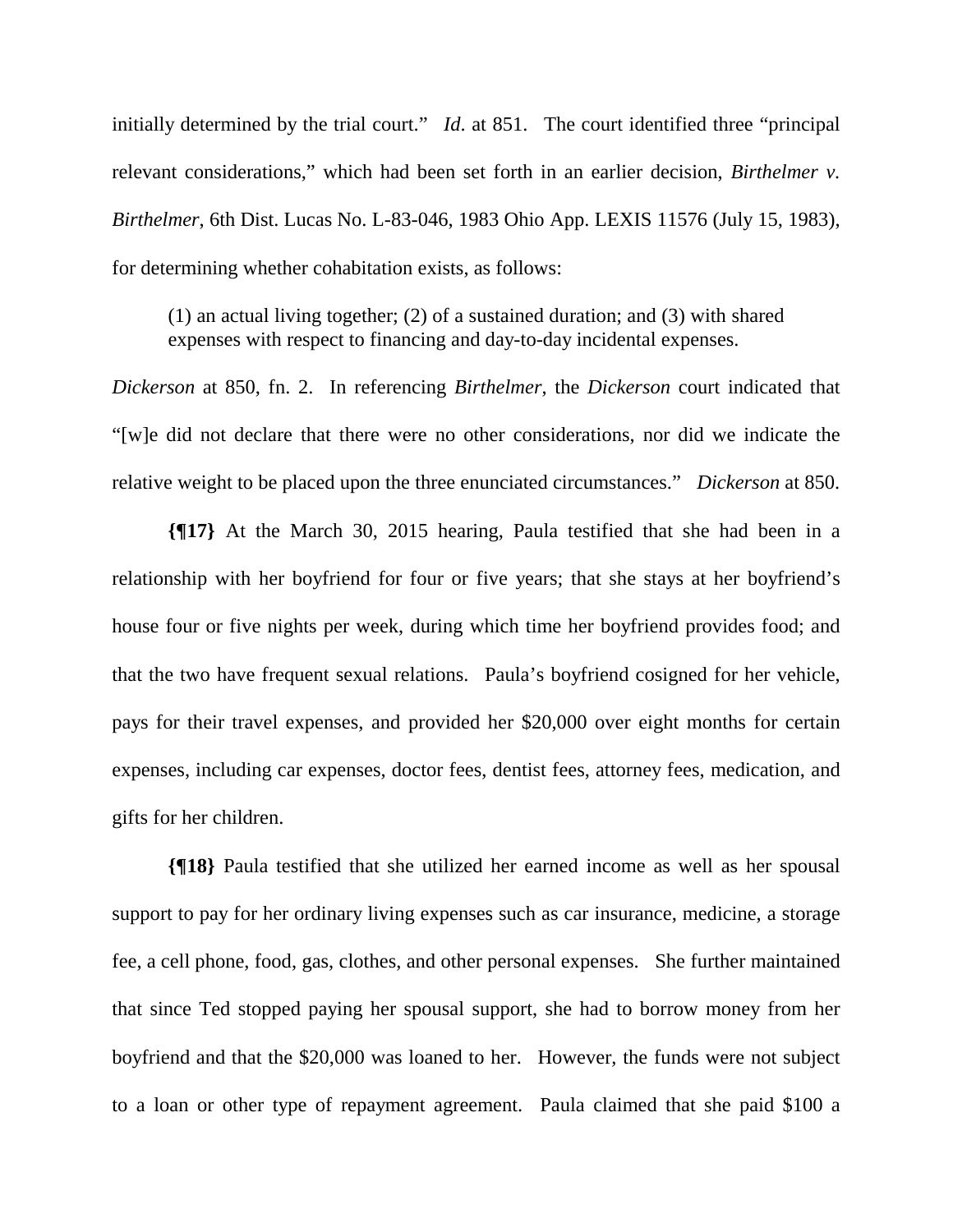month in rent for her separate residence, where she stays two to four nights per week; that she and her boyfriend do not share expenses related to each other's residences; they do not maintain a joint bank account; and that they do not hold themselves out as husband and wife.

**{¶19}** In the magistrate's decision of January 11, 2016, relating to the contempt proceedings, the magistrate recognized the divorce decree provided for the termination of spousal support upon cohabitation as defined in *Dickerson*, 87 Ohio App.3d 848, 623 N.E.2d 237. However, the magistrate never discussed the *Dickerson* factors. Rather, the magistrate found the defense of cohabitation to be "disingenuous" because Ted had continued to pay spousal support during much of the alleged period of cohabitation, he raised the issue only when accused of contempt, and he had never filed a motion to terminate the obligation. $<sup>1</sup>$ </sup>

**{¶20}** In the judgment entry issued by the trial court, the court recognized that it was required to conduct its analysis of cohabitation pursuant to the definition selected by the parties, which was provided by *Dickerson*. The trial court set forth the three principal relevant considerations, and found that "pursuant to those parameters [Paula] is not cohabitating." However, in reaching its determination, the court only addressed the first consideration, and found as follows:

 $\begin{array}{c}\n\hline\n\hline\n\end{array}$ <sup>1</sup> The record reflects that a finding of cohabitation had been made by the court magistrate in an order dated March 21, 2011, in relation to awarding temporary spousal support during the pendency of the divorce proceedings.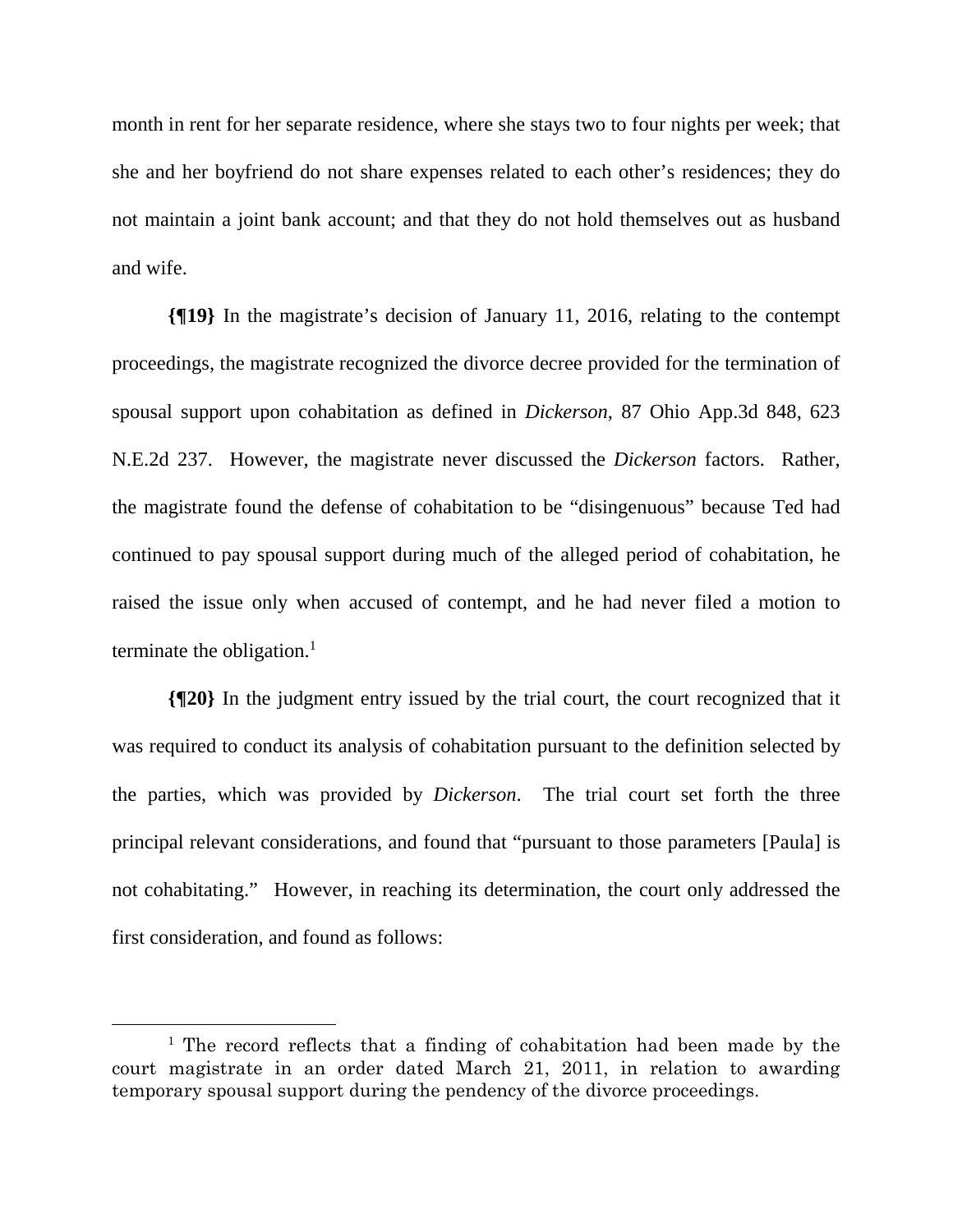A review of the transcript clearly shows that [Paula] and her boyfriend maintain separate residences. There is no "actual living together of a sustained duration," as required by the definition of cohabitation that the parties selected and specified in their divorce decree.

**{¶21}** Our review reflects a lack of competent, credible evidence in the record to support the trial court's determination regarding cohabitation. Rather, the record reflects that the lifestyle of Paula and her boyfriend amounted to cohabitation. The record shows that Paula was in a relationship with her boyfriend for several years and spent the majority of nights at his home. He provided food at his home, paid for their travel expenses, and provided her \$20,000 over eight months to assist with her expenses. Paula's self-serving assertion that the money was a loan lacked supporting evidence. Further, her claim that she had no choice but to accept the funds to assist with her expenses is disingenuous in that the \$20,000 provided far exceeded the spousal support amount to which she claims to have been entitled during that time. That Paula maintained her own residence for a rental fee of \$100 per month and paid for certain ordinary expenses does not overcome the overwhelming evidence demonstrating cohabitation. Under the analysis required under *Dickerson,* the totality of the evidence presented reflects that Paula and her boyfriend were actually living together, for a sustained duration, and with shared expenses with respect to financing and day-to-day incidental expenses. The record does not support any other result.

**{¶22}** Under the facts and circumstances of this case, we conclude the trial court abused its discretion in finding Ted in contempt and failing to terminate his spousal